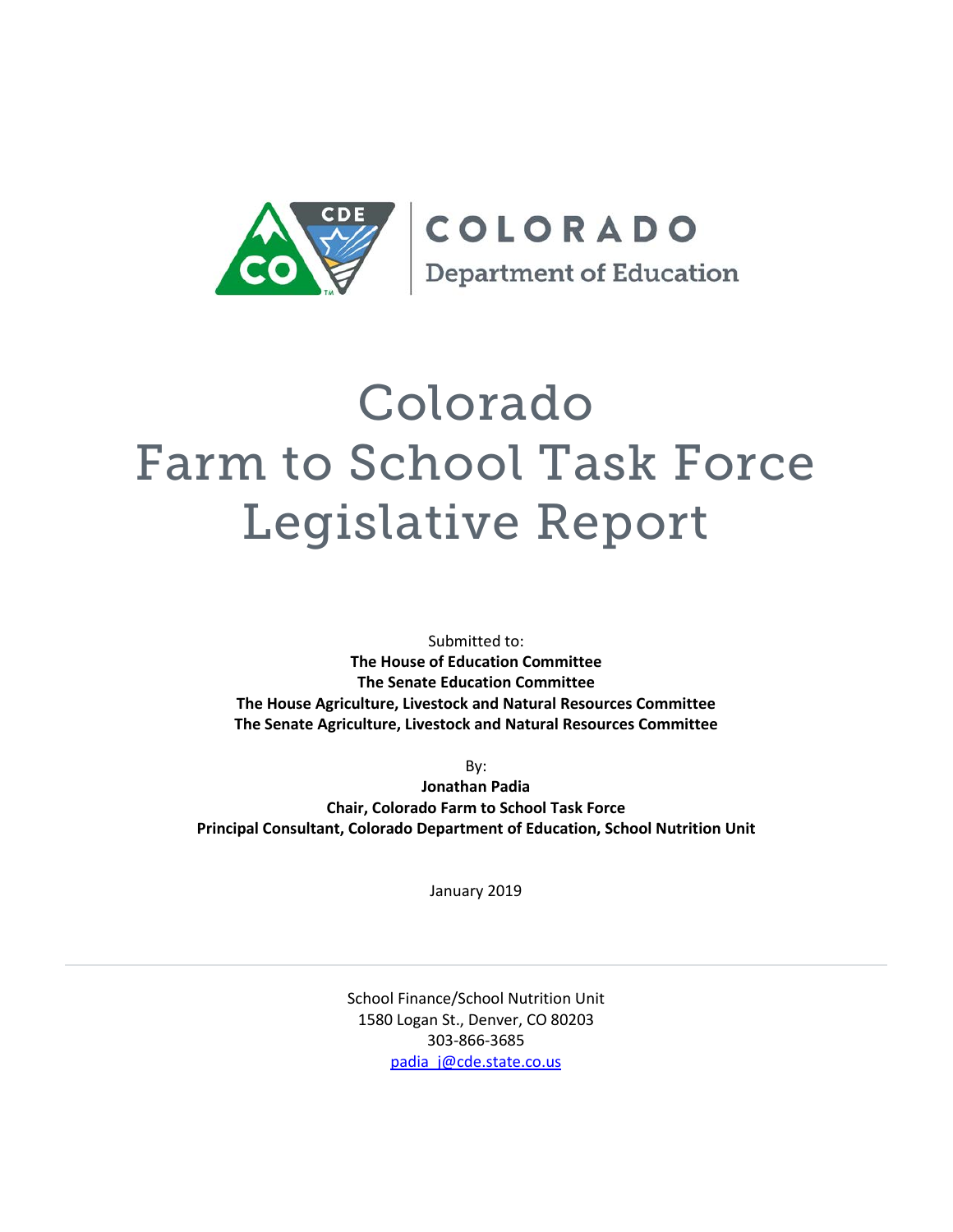

# Table of Contents

| <b>Executive Summary</b>                                                        | 3 |  |  |
|---------------------------------------------------------------------------------|---|--|--|
|                                                                                 |   |  |  |
| Overview                                                                        | 4 |  |  |
| Legislative History                                                             |   |  |  |
| Funding                                                                         |   |  |  |
| <b>Statewide Collaboration</b>                                                  |   |  |  |
| Technical Assistance, strengthening partnerships, and redefining strategic plan |   |  |  |
| Significant Accomplishments                                                     | 5 |  |  |
| Significant Accomplishments                                                     |   |  |  |
| <b>Findings and Areas of Opportunities</b>                                      | 7 |  |  |
| 2017 Farm to School Needs Assessment Outcomes                                   |   |  |  |
| Sustainability Strategy for Farm to School in Colorado                          |   |  |  |
| <b>Strengthening Partnerships</b>                                               |   |  |  |
| Local Food Procurement Colorado                                                 |   |  |  |
| Appendices                                                                      | 9 |  |  |
| Appendix A: Colorado Farm to School Task Force Roster                           |   |  |  |
| Appendix B: Farm to School Needs Assessment 2017                                |   |  |  |
| Appendix C: Final Task Force Strategic Planning Deliverable                     |   |  |  |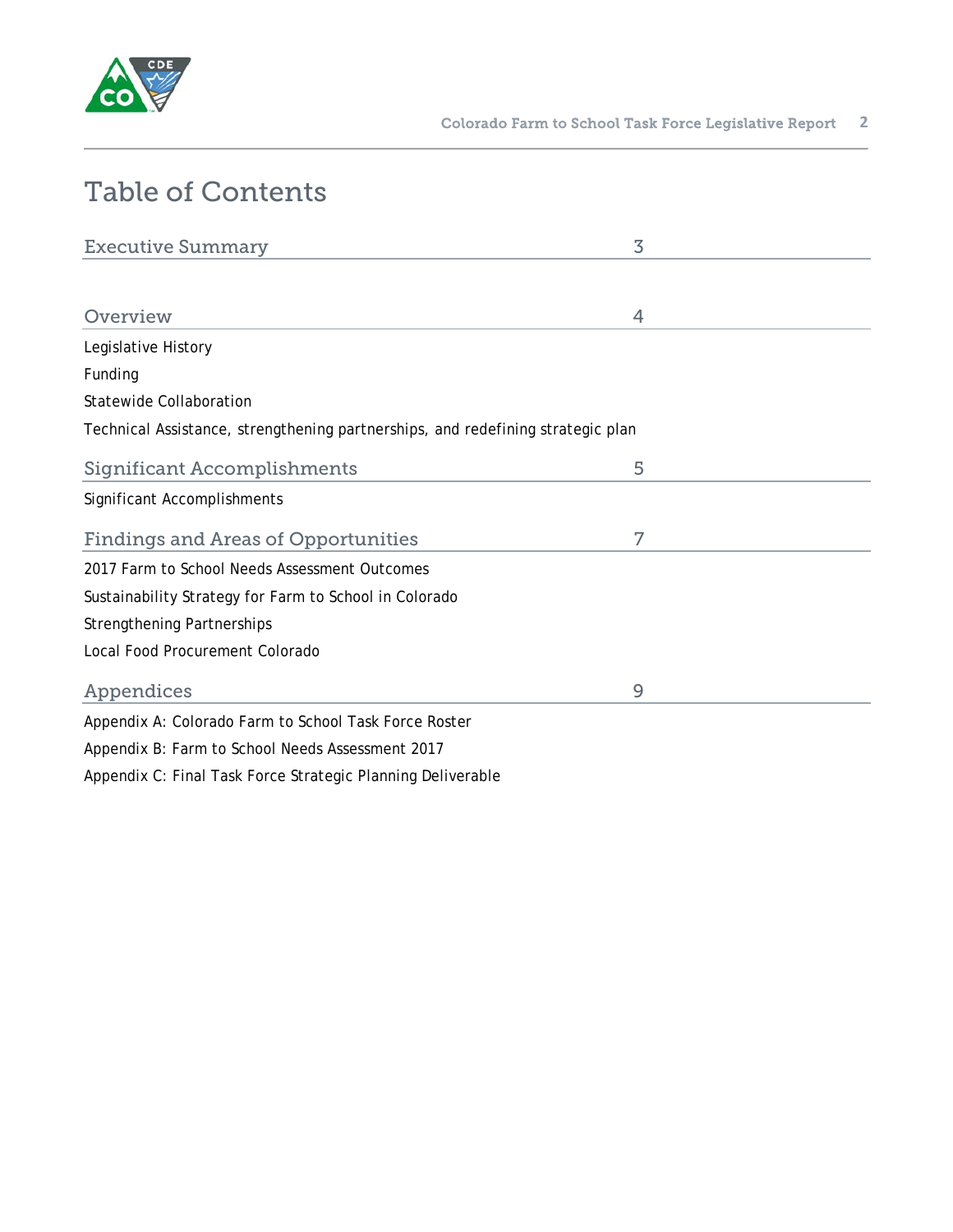

# Executive Summary

#### **Farm to School Task Force**

In 2010, the Colorado General Assembly created the Colorado Interagency Farm-to-School Coordination Task Force (SB10-81), most commonly referred to as the Colorado Farm to School Task Force. The main objectives of the Colorado Farm to School Task Force are:

- Increasing awareness of farm to school opportunities and partnerships;
- Disseminating farm to school resources, materials and toolkits;
- Assessing policy and regulatory opportunities and barriers; and
- Identifying and supporting opportunities to further farm to school efforts.

The Colorado Farm to School Task Force supports the development of regional farm to school networks across the state and are committed to providing training, technical assistance, and resources to all farm to school stakeholders.

#### **Significant Accomplishments**

- Strategic Planning Re-evaluation Coordinated by USDA
- Colorado Proud School Meal Day
- Farm to School Month Colorado Crunch Event
- Colorado Food System Advisory Council (COFSAC) Partnership
- School Food Authority Needs Assessment

#### **Technical assistance, strengthening partnerships, and redefining strategic plan**

In fall of 2017, the Colorado Department of Education School Nutrition Unit conducted a needs assessment (Appendix B) to better understand Colorado's current efforts around farm to school. The goal of the needs assessment was to identify current areas of opportunities for growth or expansion within Colorado's farm to school programing. Colorado has seen a successful increase in farm to school participation over the years; however, there are still opportunities for growth. As CDE's strategic plan includes key initiatives of "All Means All" and "Organizational Excellence", the needs assessment revealed that Colorado still has room to expand upon existing and new opportunities to grow farm to school in historically underserved areas as well as maintaining the highest level of customer service in farm to school with training and resource development. These areas of growth will continue to remain a focus in future farm to school efforts, as CDE continues to refine training, resources, and opportunities in farm to school.

Due to limited funding and staffing, the need for partner collaboration and resource sharing has grown. The Farm to School Task Force has indicated interest in strengthening its partnership with COFSAC, as they share similar initiatives in local food procurement in Colorado schools. Efforts to combine the two councils/committees, both through proposed legislation and formal meetings, are underway.

In March of 2018, the Farm to School Task Force conducted a full-day strategic planning session coordinated by USDA. The main purpose of the meeting was to redefine the strategic plan of the Farm to School Task Force given limited staff and financial resources while redefining their structure, operations, and future direction.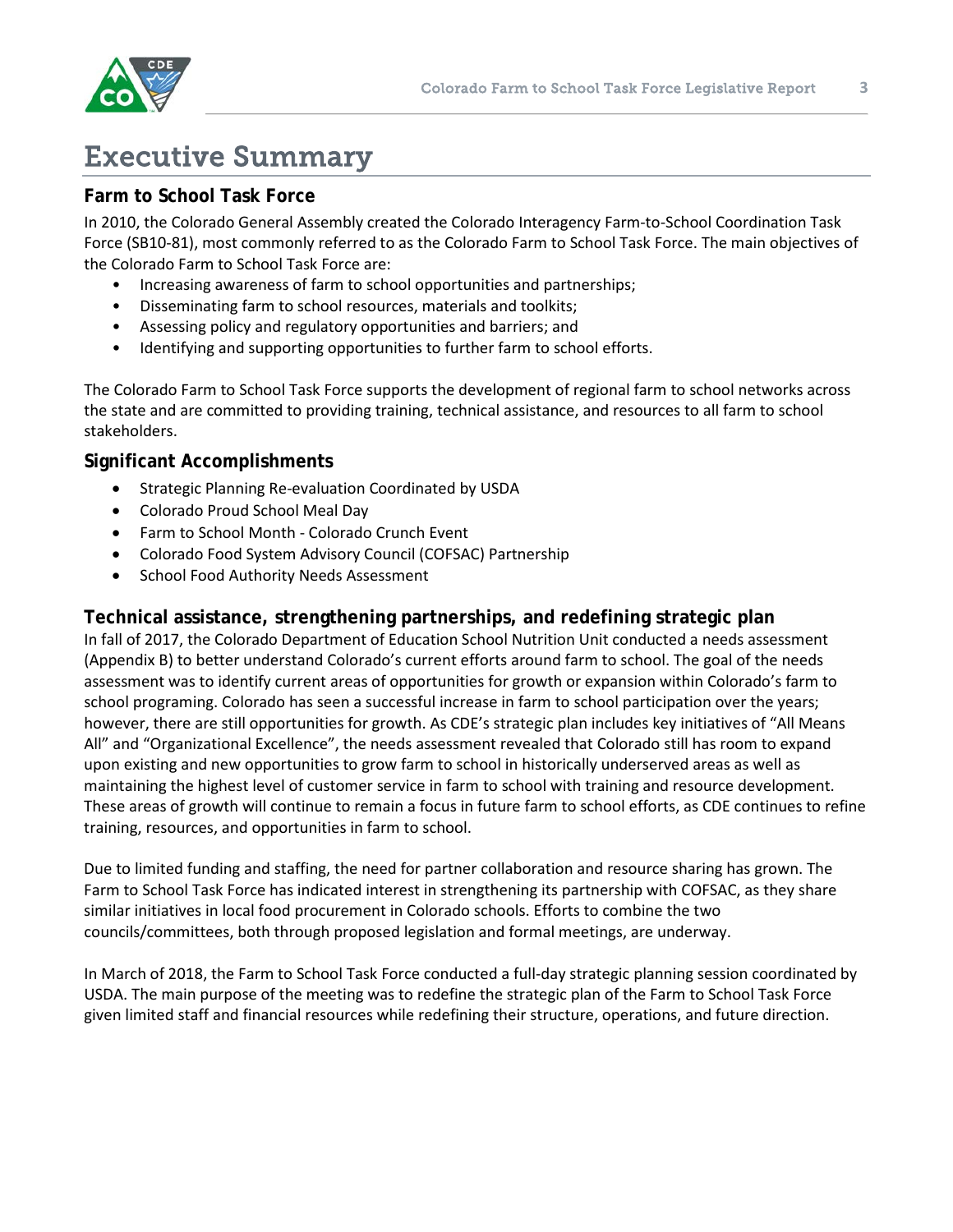

#### Introduction

#### **Legislative History**

In 2010, the Colorado General Assembly created the Colorado Farm to School Task Force to "study, develop, and recommend policies and methods to best implement a Farm to School program." In 2013, the legislature reauthorized the Task Force, to be continued indefinitely. The 15 appointed members and 15 ex-officios meet to report on farm to school efforts in Colorado as well as strategically plan for the future of local food procurement in Colorado. For a complete list of current members, see Appendix A.

#### **Funding**

The Task Force receives no state funds for operation. Funding included in prior legislative report of 2017 included:

- The Colorado Health Foundation, total grant funding- \$312,666, 2013-2016;
- The Gates Family Foundation, total grant funding- \$150,000, 2013-2016;
- The USDA Farm to School Grant, total grant funding- \$25,000, 2015-2017; and
- CoBank, total grant funding- \$150,000, 2015-2017.

#### **Statewide Collaboration**

The Task Force collaborates with state, regional, and local stakeholders across Colorado through business meetings, community events and technical assistance workshops. Since 2010, the Task Force has traveled to Pueblo, North Conejos, Longmont, Yuma, Las Animas, Montrose, Carbondale, Alamosa, Fort Collins, Telluride, Durango, Grand Junction, Oak Creek, Akron, Broomfield, Boulder, Colorado Springs and Denver. The Task Force also presents at several national conferences annually and collaborates with key national organizations including the National Farm to School Network, USDA Farm to School Program, The Edible School Yard Project, School Food FOCUS, Healthy Farms Healthy People Coalition, Colorado Enterprise Fund and CoBank. The Task Force has developed strong partnerships that have brought new resources to Colorado's farm to school efforts. Partnerships, such as with the Colorado Department of Public Health and Environment, have given farm to school stakeholders funds towards building gardens, as well as opportunities for culinary training. Other partnerships, such as with the Colorado Department of Agriculture, have increased awareness and resources in promoting Colorado Proud School Meal Day.

#### **Farm to School- growing need for technical assistance & strengthening partnerships**

In 2017, the Colorado Department of Education developed a needs assessment to understand barriers and opportunities for growth in farm to school in Colorado school districts. School Food Authorities (SFAs) were the target audience of the needs assessment which had a total of 63 respondents, or relatively 1/3 of SFAs in Colorado. SFAs identified funding, time, resources, and overall understanding and program knowledge as the main barriers to participation. Identifying these gaps helps to provide a focus for training and educational opportunities for SFAs and producers within Colorado to strengthen the farm to school program. With key initiatives to expand access and opportunity for historically underserved students, the needs assessment accurately pinpointed areas where farm to school opportunities existed and focus areas that could empower those SFAs with limited resources to pursue farm to school activities. Although farm to school involvement varies across Colorado, the majority of SFAs participate through purchasing local products. While about a third of respondents in the needs assessment identified as not participating in any farm to school activities, 40 percent of total respondents indicated they were interested in future participation through purchasing local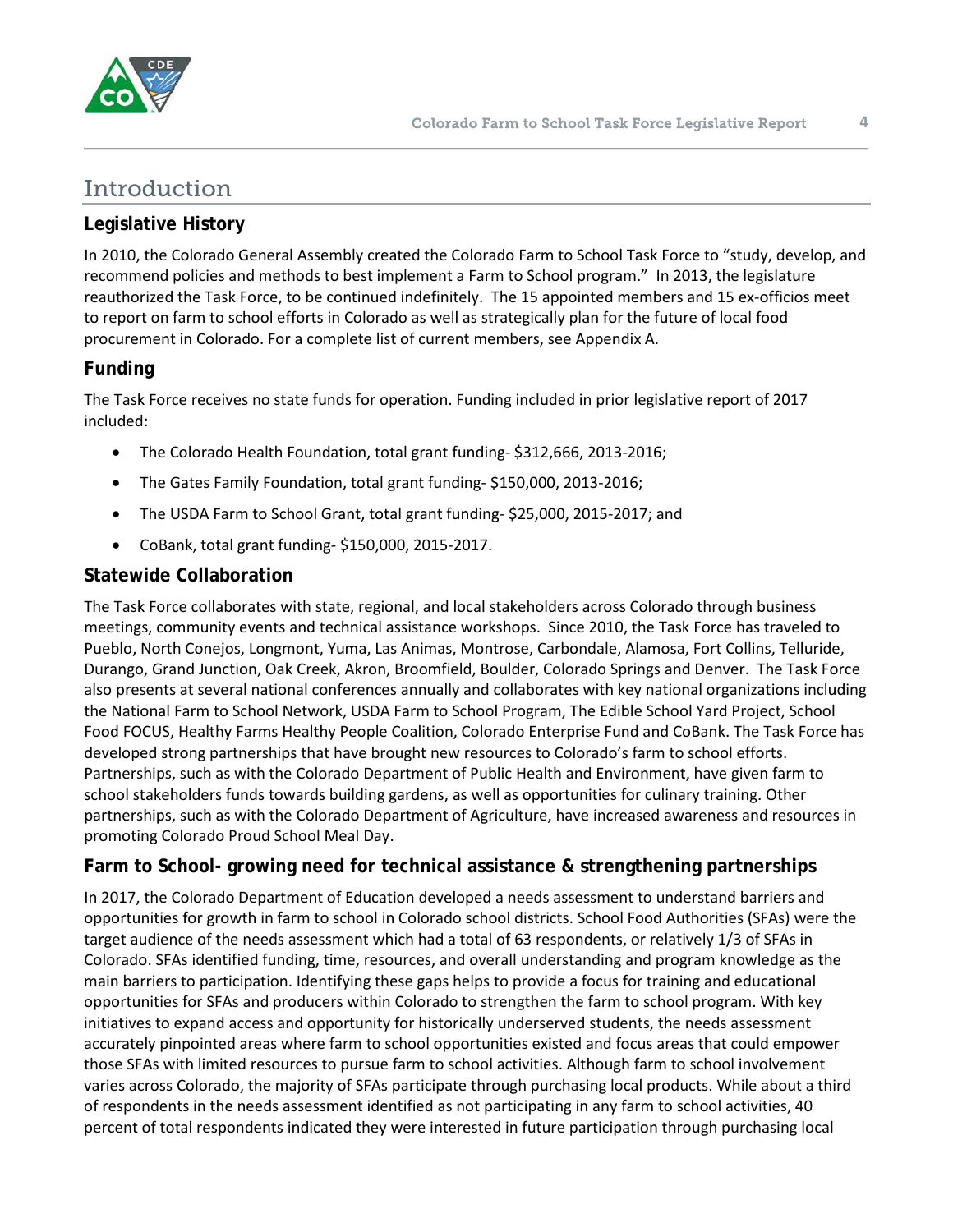

products. In addition, two-thirds of respondents indicated they were interested in connecting with local producers. For a summary of the needs assessment, please reference Appendix B.

Significant changes in staffing of key organizational positions of the Colorado Farm to School Task Force have reinforced the need to strategically plan for the future. Given limited resources, the growing need for partner collaboration and resource sharing has been identified. The Farm to School Task Force has indicated a growing interest in strengthening its partnership with COFSAC, as they share similar interests in local food procurement in Colorado schools which will ultimately strengthen Colorado's local food system. COFSAC, a Governorappointed Council initiated through state legislation in 2010, has a charge to advance recommendations that strengthen healthy food access for all Coloradans through Colorado agriculture and local food systems and economies. COFSAC currently has staffing and coordination support through the Colorado State University (CSU) Food Systems team and is focused on developing a series of issue briefs that promote food systems issues with the state legislature. COFSAC also maintains robust participation that brings together multiple state agencies and stakeholders from agriculture, nutrition, and public health. These perspectives are all necessary in advancing farm to school activities. Although previously proposed legislation to align the COFSAC with the Task Force was unsuccessful, the partnership between these groups has begun to form as Task Force members have been invited to attend COFSAC quarterly meetings. Partner organizations have proposed legislation to align the two groups in past and possibly future legislative sessions. In doing so, both COFSAC and the Task Force aim for collaboration and reducing duplicative efforts in local food procurement.

#### **Redefining the Strategic Plan**

The Colorado Farm to School Task Force defined broad roles when creating a "Road Map" in 2012 to further clarify its goals, objectives, and activities. In 2015, this Road Map was refreshed after the Task Force accomplished early goals, such as receiving grants, hiring staff, and producing deliverables. In subsequent years, grant funding had depleted, and many of the original Task Force members no longer held their original positions within the organizations they represented. In March 2018, the Colorado Farm to School Task Force held a day long strategic planning session, led by the USDA Mountain Plains Regional Office. This session was followed by a subsequent follow up meeting. In coordination with a USDA team, the Task Force was able to redefine current and future needs to include:

- Acknowledging past successes
- Revisiting the "need" in the Colorado farm to school community
- Mapping key farm to school players in the state and their contributions to the movement
- Discussing options for Task Force structures and models
- Reflecting on what had worked and what had not worked in the past
- Considering how to gather input from additional farm to school stakeholders beyond the Task Force
- Beginning a conversation on the structure and operations of the Task Force

The meeting resulted in a strategic plan to accommodate the uncertainties of the Task Force future structure. The strategic planning deliverable may serve as a guide for the Task Force's work, regardless of structure, funding, and staffing levels, by indicating the over-arching "niche" and goals for the Task Force. It also presents specific "next steps" that can be accomplished without external funding or a Task Force staff member, and more in-depth activities which can be accomplished as funding and staffing become available. As the future of proposed legislation was not certain and continues to remain uncertain, the strategic plan development must incorporate thoughts for both contingencies. The Final Task Force Strategic Planning Deliverable (Appendix C)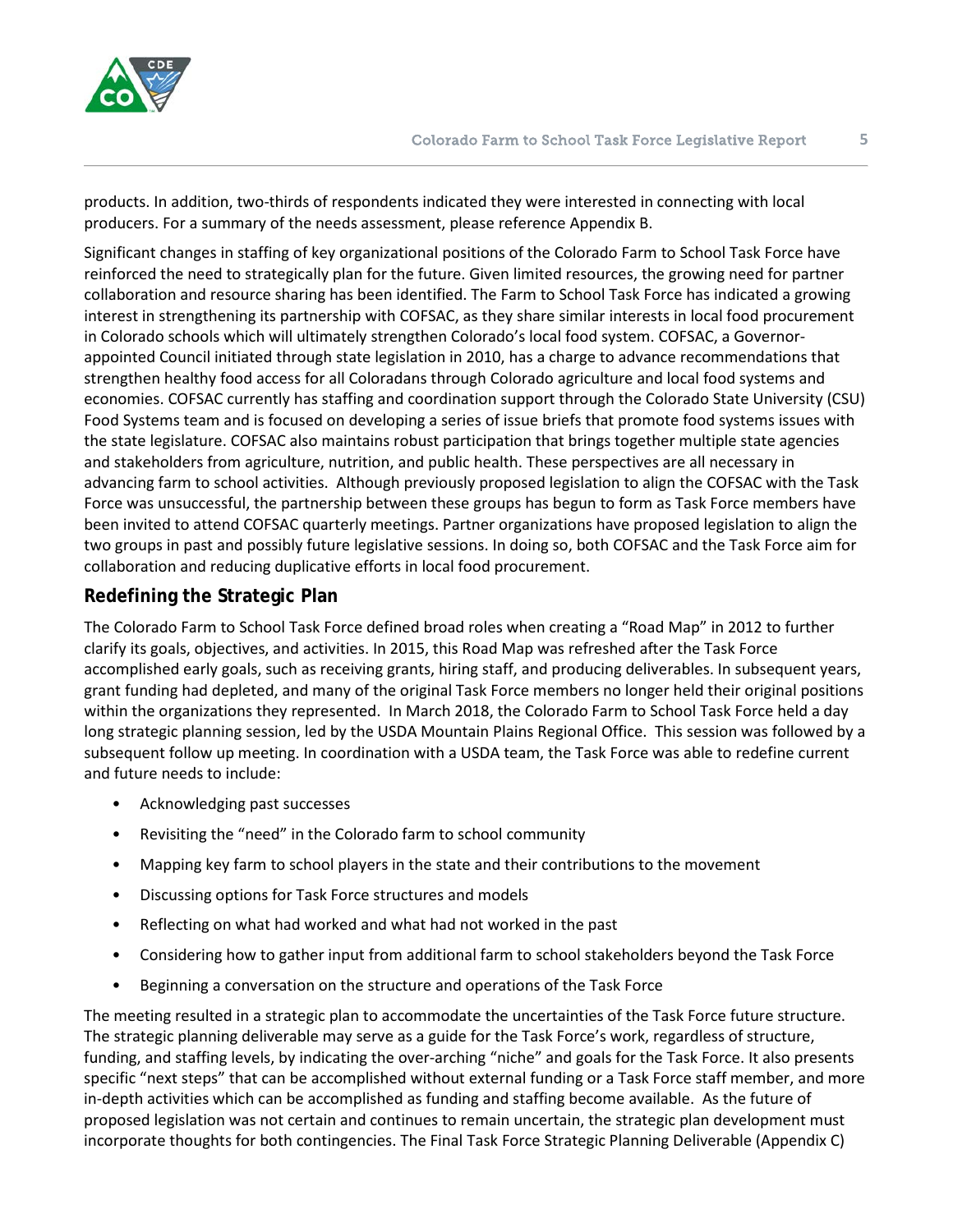

details information for the future of the Task Force, such as the needs of each organization, role in farm to school, and a proposed structure that the Task Force should adopt.

### Significant Accomplishments

#### **Colorado Proud School Meal Day**

The Colorado Department of Agriculture (CDA) and CDE partner to promote Colorado Proud School Meal Day, which takes place in September of each year. This is a day to celebrate Colorado agriculture and educate school children about healthy eating. More than 250 schools across Colorado participated, reaching 130,000 students.

#### **Farm to School Month- Colorado Crunch Event**

In an effort to promote Farm to School Month, CDE worked with farm to school coordinators in Montana, Utah, and Wyoming to hold the first ever multi-state Apple Crunch-Off. This "Colorado Crunch Event" encouraged school districts, partners and anyone involved in farm to school to "crunch" on a Colorado grown apple on October 24th. The first year was a success with almost 7,000 participants throughout Colorado. Both students and school stakeholders were able to illustrate farm to school with the highest degree of excellent customer service by showcasing Colorado's robust local food market.

#### **Colorado Food Systems Advisory Council Partnership**

Although previous proposed legislation to align the COFSAC with the Task Force was unsuccessful, the partnership between these groups has begun to form as Task Force members have been invited to attend COFSAC quarterly meetings. Partner organizations have proposed legislation to align the two groups in past and possibly future legislative sessions.

#### **School Food Authority Needs Assessment**

In 2017, a farm to school needs assessment was conducted by CDE in order to assess involvement of local food procurement by SFAs. Results outlined farm to school participation in Colorado as well as needs for technical assistance and training. With small and large school districts represented in the needs assessment, CDE was able to identify historically underserved areas that may not have adequate time, staffing, and resources to develop robust farm to school programs.

#### **Cooking Up Healthy Options with Plants (CHOP)**

Cooking Up Healthy Options with Plants (CHOP): A three-tiered grant offered through the Colorado Department of Public Health and Environment (CDPHE) that is available to early childcare centers and homes participating in the Child and Adult Care Food Program (CACFP). Grant participants receive funds towards building a garden at their site, are provided the "grow it, try it, like it" curriculum and attend culinary trainings in partnership with LiveWell Colorado chefs to build and enhance their skills around utilizing fresh produce within their meal programs.

#### **Social Media**

The task force has developed a regular presence on social media. This has been an important way to reach a wide audience that is interested in farm to school but unlikely to attend task force events.

1. Facebook: CO Farm to School (As of November 2018, there are 795 "likes."). The task force launched its Facebook page on June 12, 2014. Every week new people and groups "like" and follow the postings of the task force. Posts are being shared widely, reaching thousands of people. Individuals that follow the page frequently post comments demonstrating an engaged audience.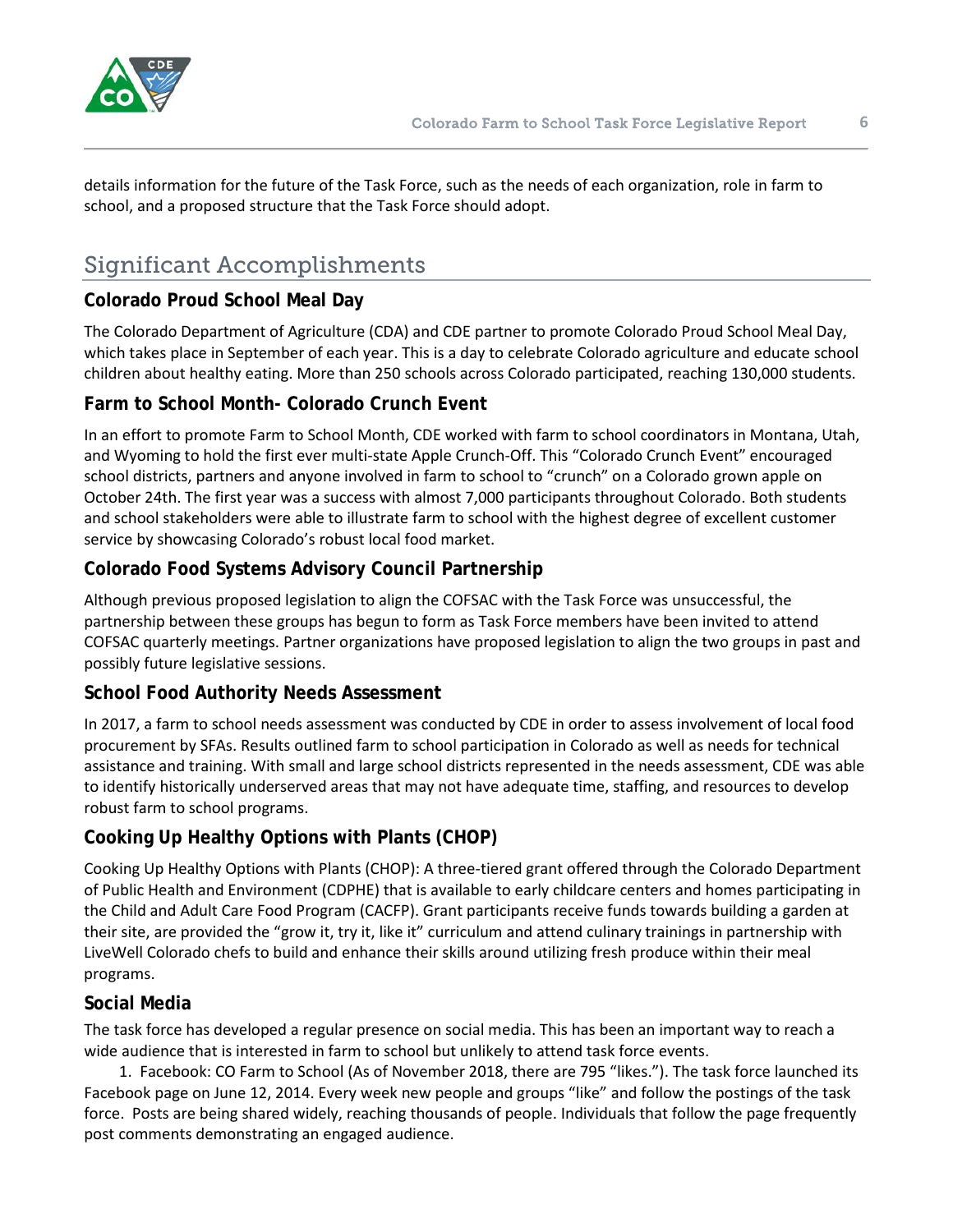

2. Twitter: @COFarmToSchool (As of November 2018, there are 117 followers and 123 tweets). On July 9, 2014, the task force began "tweeting." This form of social media keeps people updated in real time about important information and activities of the task force, such as posting pictures and information from tours of farm to school activities around the state, and announcements about upcoming meetings and trainings. The Task Force found it easier to build a presence on Facebook but continues to grow on Twitter.

# Findings and Areas of Opportunity

#### **2017 Farm to School Needs Assessment Outcomes**

Colorado has seen a successful increase in farm to school participation over the years; however, there are still opportunities for growth. Identifying these gaps provides a focus for training and educational opportunities for SFAs and producers within Colorado to strengthen the farm to school program. Respondents to the needs assessment rated areas where they wanted additional support to begin or expand participation in farm to school activities. The top four responses, in order of highest identified need, were: training, grants and funding opportunities, making new contacts and networking with producers, and developing bids and procuring local food. As CDE continues to strengthen its organizational excellence and provide the highest degree of excellence in customer service, future areas of work should focus efforts in these needs.

#### **Sustainability Strategy for Farm to School in Colorado**

The Colorado Farm to School Task Force is currently working toward collaboration with LiveWell Colorado, CDA and COFSAC. The purpose in collaborating will be to develop a stronger partnership in sustainable food system issues, including solidifying a larger portion of dedicated staff time for farm to school efforts. Although prior endeavors to pass legislation have been unsuccessful, partner organizations have proposed legislation to align the two groups in past and possibly future legislative sessions. To avoid any duplicative efforts, strengthening the partnership with COFSAC can maximize resources with staffing, time, and local food procurement for all stakeholders in farm to school.

#### **Local Food Procurement Colorado**

LiveWell Colorado's Local Procurement Colorado (LoProCO) program is a farm-to-institution initiative that provides tools and training for SFAs and partners to procure, prepare and serve food from local farmers and ranchers, while creating healthier, more resilient communities. The program focuses on developing partnerships between educational institutions, such as K12 schools, along with local farmers, producers and food hubs while creating a model that is replicable to other public and private institutions with pre-existing food service programs. This program will be conducted in the upcoming year.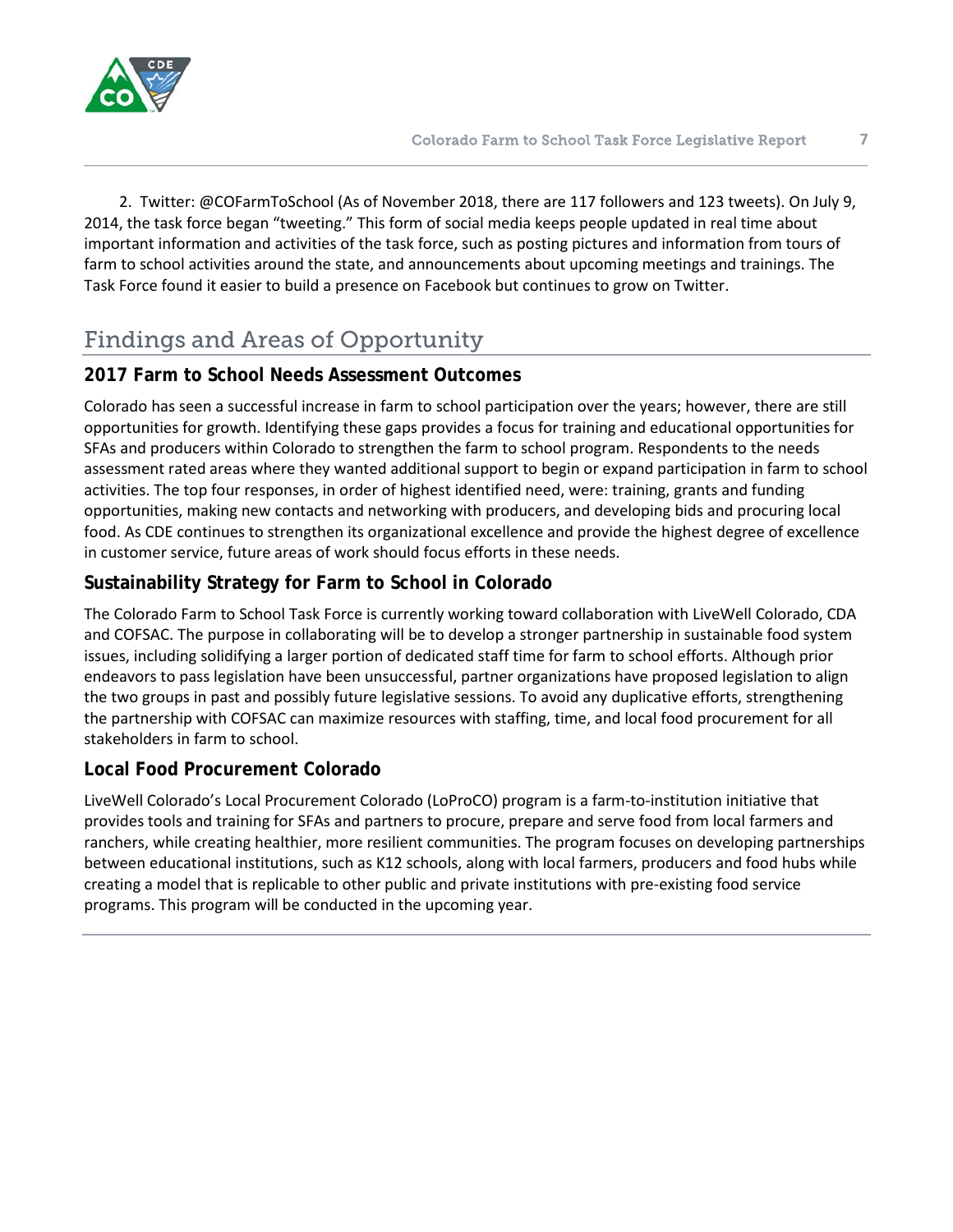

# Appendix A

| <b>COLORADO</b>                                                                                                                                                                                                                        |                                                                                                                                                                                                                                                                                  |  |  |
|----------------------------------------------------------------------------------------------------------------------------------------------------------------------------------------------------------------------------------------|----------------------------------------------------------------------------------------------------------------------------------------------------------------------------------------------------------------------------------------------------------------------------------|--|--|
| 2016 Colorado Farm to School Task Force Members                                                                                                                                                                                        |                                                                                                                                                                                                                                                                                  |  |  |
| Seat: Colorado Department of Education<br>Jonathan Padia, Principal Consultant<br>Colorado Department of Education, School Nutrition<br>Unit<br>1580 Logan St., Suite 760, Denver, CO 80203<br>303-866-3685<br>padia j@cde.state.co.us | Colorado<br>Department of Public<br>Health<br>Seat:<br>and<br>Environment<br>Joan Brucha, Healthy Eating Active Living manager<br>Colorado Department of Public Health and Environment<br>4300 Cherry Creek Dr South, Denver CO 80246<br>303-692-2578<br>joan.brucha@state.co.us |  |  |
| Seat: Fruit & Vegetable<br>Seat open                                                                                                                                                                                                   | Seat: Non-profit<br>Seat open                                                                                                                                                                                                                                                    |  |  |
| Seat: K-12 Food Service Director (FSD)                                                                                                                                                                                                 | Seat: Distributor                                                                                                                                                                                                                                                                |  |  |
| Seat open                                                                                                                                                                                                                              | Seat open                                                                                                                                                                                                                                                                        |  |  |
| Seat: K-12 Food Service Director (FSD)                                                                                                                                                                                                 | Seat: Western Dairy (now Dairy Max)                                                                                                                                                                                                                                              |  |  |
| Shelly Allen, Director, Nutrition & Warehouse<br>Services<br>St. Vrain Valley Schools<br>2929 Clover Basin Drive, Longmont CO 80503<br>303-682-7255<br>allen_shelly@svvsd.org                                                          | Kristin Tucker<br>DairyMax<br>12134 Grant Circle<br>Thornton, CO 80241<br>303-451-7711<br>tuckerk@dairymax.org                                                                                                                                                                   |  |  |
| Seat: Cattle Industry                                                                                                                                                                                                                  | Seat: K-12 Food Service Director (FSD)                                                                                                                                                                                                                                           |  |  |
| Julie Moore<br>Colorado Beef Council<br>789 Sherman Street, Suite 105, Denver, CO 80203<br>303-830-7892                                                                                                                                | Seat open                                                                                                                                                                                                                                                                        |  |  |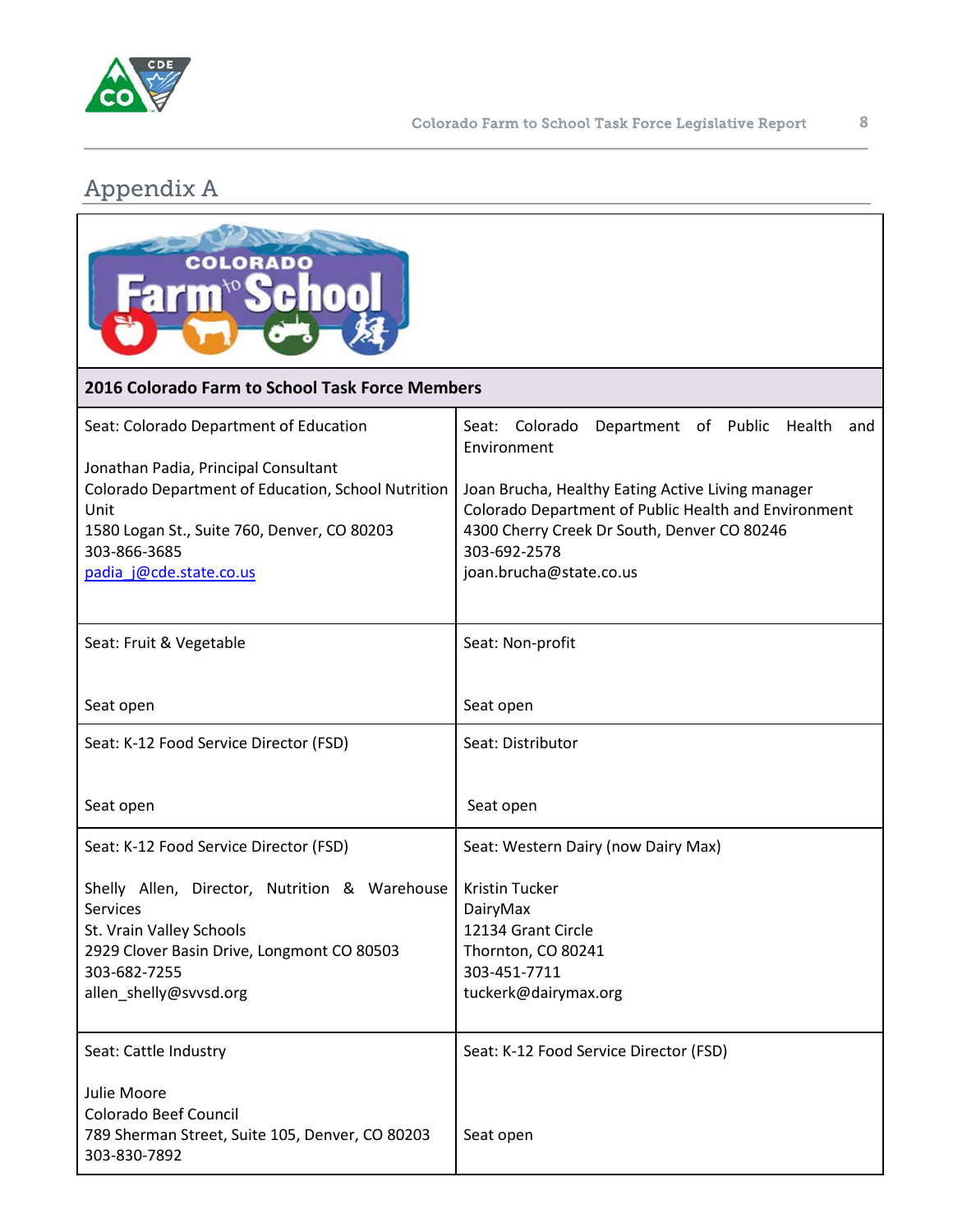

| Julie@cobeef.com                                                                                                                                  |                                                                                                                                                                                      |
|---------------------------------------------------------------------------------------------------------------------------------------------------|--------------------------------------------------------------------------------------------------------------------------------------------------------------------------------------|
| Seat: K-12 teacher/principal                                                                                                                      | Seat: Colorado Department of Agriculture                                                                                                                                             |
| Seat open                                                                                                                                         | Wendy White, Marketing Specialist<br><b>Colorado Department of Agriculture</b><br>305 Interlocken Parkway, Broomfield, CO 80021<br>303-869-9174<br>Wendy.White@state.co.us           |
| Seat: Higher Education Food Services                                                                                                              | Seat: Producer                                                                                                                                                                       |
| Seat open                                                                                                                                         | Seat open                                                                                                                                                                            |
| Seat: Colorado Department of Higher Education                                                                                                     |                                                                                                                                                                                      |
| Seat open                                                                                                                                         |                                                                                                                                                                                      |
| <b>Ex-Officio Members</b>                                                                                                                         |                                                                                                                                                                                      |
| Mark Lara<br>San Luis Valley Health<br>106 Blanca Ave.<br>Alamosa, CO 81101<br>719-587-1437<br>mark.lara@slvrmc.org<br>(Former task force member) | Wendy White<br><b>Colorado Department of Agriculture</b><br>305 Interlocken Parkway<br>Broomfield, CO 80021<br>303-869-9174<br>Wendy.White@state.co.us<br>(Former task force member) |
| Taber Ward<br>Mountain Flower Goat Dairy<br>Long's Gardens<br>3240 Broadway Street,<br>Boulder, CO 80304<br>TaberWard@gmail.com                   | Julia Erlbaum<br>Real Food Colorado<br>1001 16 <sup>th</sup> Street B180, #342<br>Denver, CO 80265<br>720-446-6535<br>Julia@realfoodcolorado.com                                     |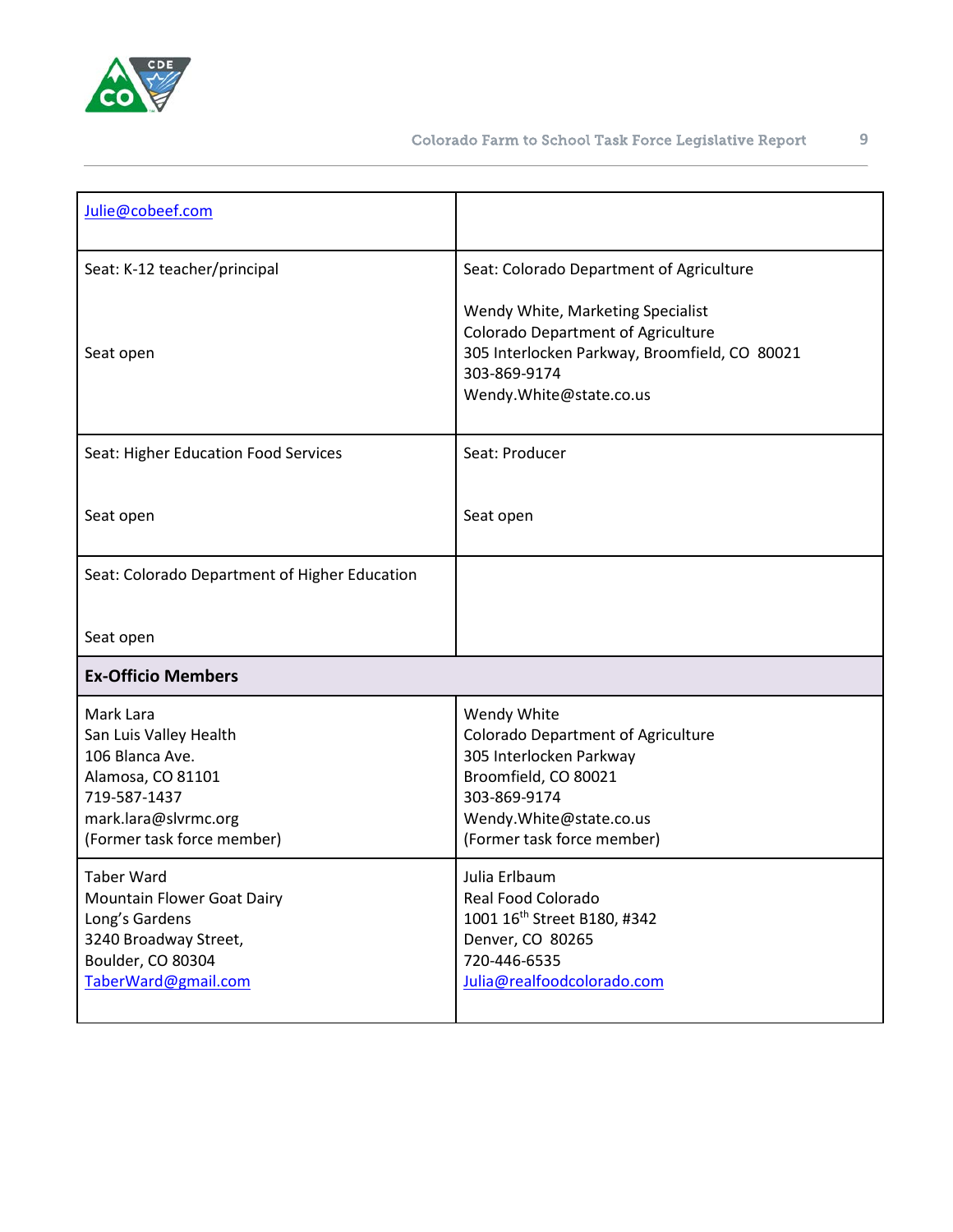

| Amy Dyett<br>The Colorado Education Initiative<br>1660 Lincoln Street, Suite 2000<br>Denver, CO 80264<br>720-502-4716<br>adyett@coloradoedinitiative.org             | Kristy Rutledge<br>Pork Producer<br>7443 County Road 30<br>Yuma, CO 80759<br>970-630-6437<br>fbrutledge@gmail.com                                                                    |
|----------------------------------------------------------------------------------------------------------------------------------------------------------------------|--------------------------------------------------------------------------------------------------------------------------------------------------------------------------------------|
| <b>Martha Sullins</b><br>Colorado State University Extension<br>1525 Blue Spruce Drive Fort Collins, CO 80524<br>Martha.Sullins@colostate.edu<br>970-498-6006        | Jane Brand<br><b>Colorado Department of Education</b><br>1580 Logan St., Suite 760, Denver, CO 80203<br>303-866-6934<br>Brand_J@cde.state.co.us<br>(Former task force member)        |
| <b>Heather Ridge</b><br><b>Boulder Valley School District</b><br>805 34th Street Boulder, CO 80303<br>303-912-0220<br>Heather.Ridge@bvsd.org                         | Andrew J. Nowak<br>Slow Food USA<br>1426 S. Race St., Denver, CO 80210<br>303-324-4683<br>Andrew@slowfoodusa.org<br>(Former task force member)                                       |
| Theresa Hafner<br><b>Denver Public Schools</b><br>2320 West Fourth Ave., Denver, CO 80223<br>720-423-5611<br>Theresa_Hafner@dpsk12.org<br>(Former task force member) | Jody Brandner<br>7599 County Road 40<br>Yuma, CO 80759<br>970-630-3096<br>hstgonzo34@yahoo.com                                                                                       |
| Lauren Heising<br>303-513-4063<br>Lauren.Heising@colorado.edu<br>(Former task force member)                                                                          | Susan Motika<br><b>Boulder County Public Health</b><br>3450 Broadway, Boulder, CO 80304<br>303-441-1185<br>smotika@bouldercounty.org<br>(Former task force member)                   |
| Cynthia Torres<br>(303) 449-2386<br>cynthialtorres@gmail.com                                                                                                         | Jeremy West, Food Service Director<br>Weld County School District 6<br>2508 Fourth Ave., Greeley, CO 80631<br>970-348-6604<br>JWest@greeleyschools.org<br>(Former Task force member) |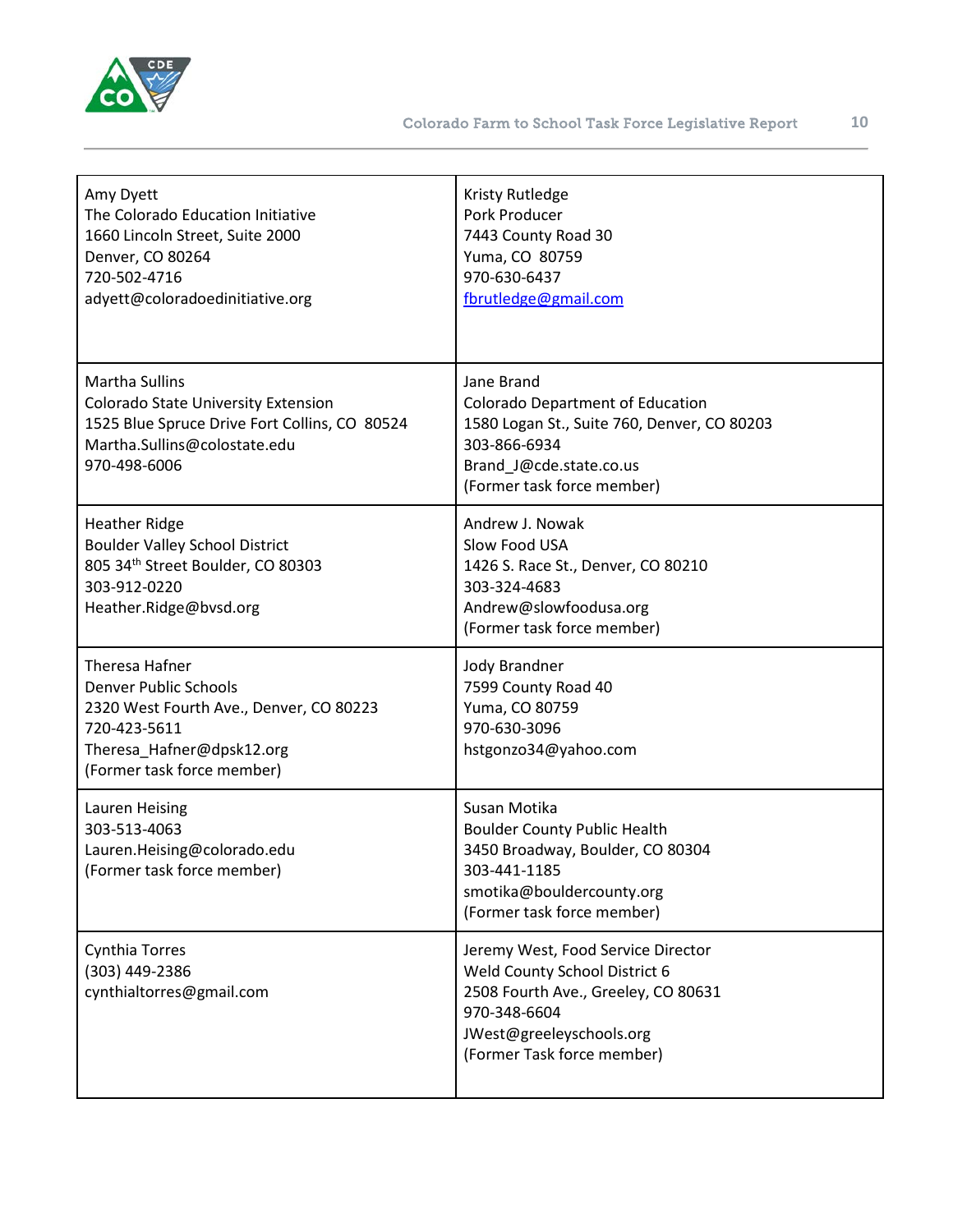

### Appendix B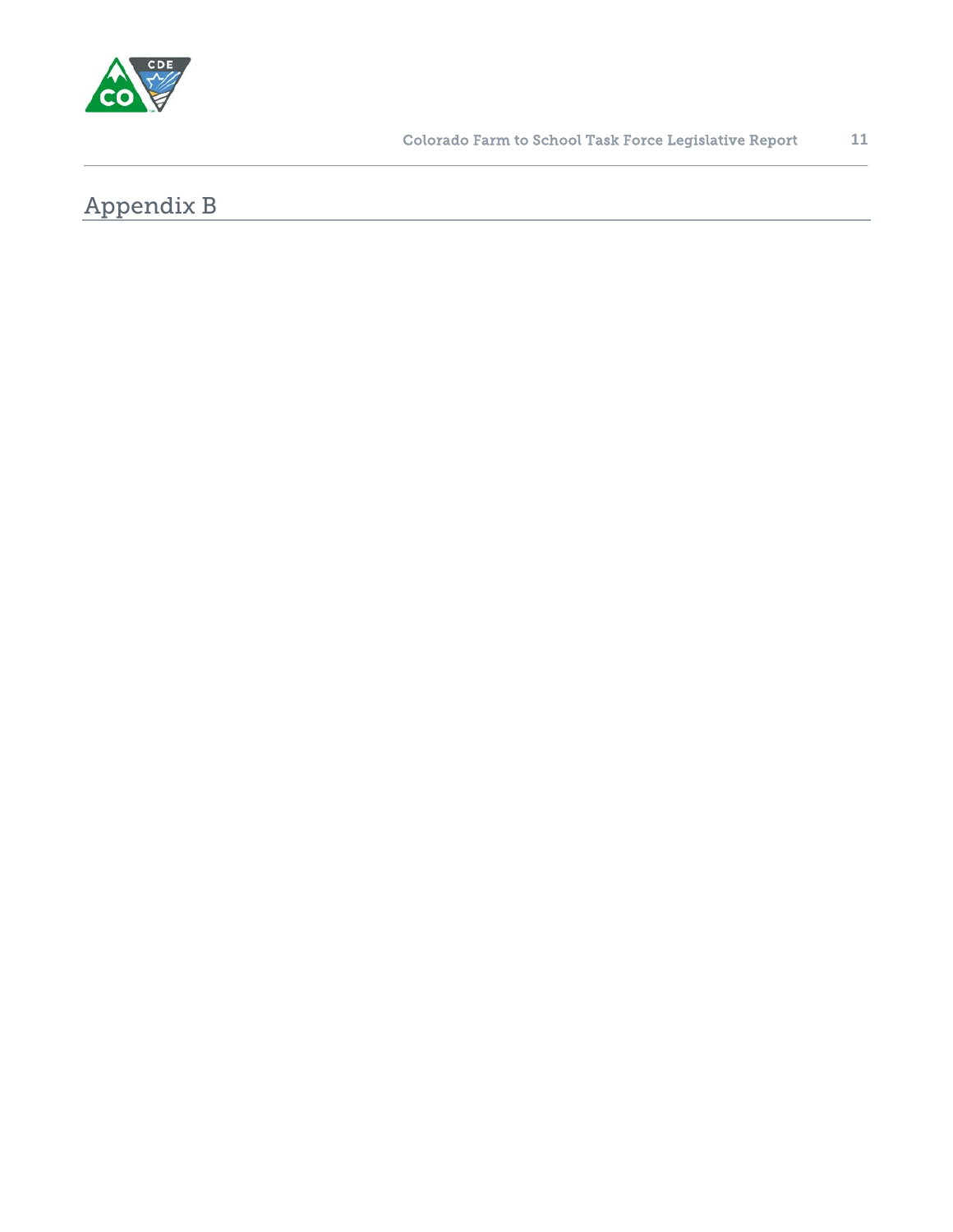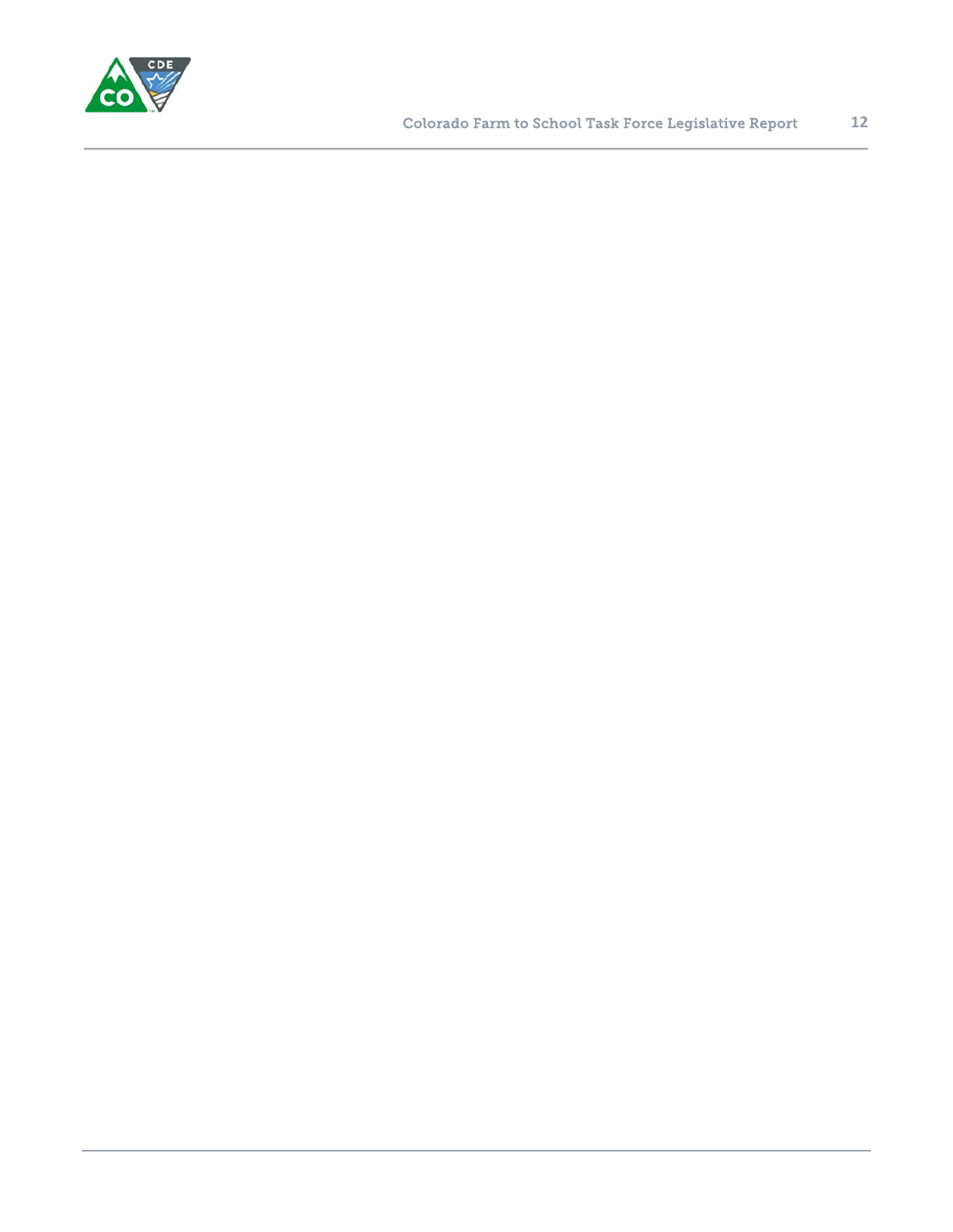

# Appendix C